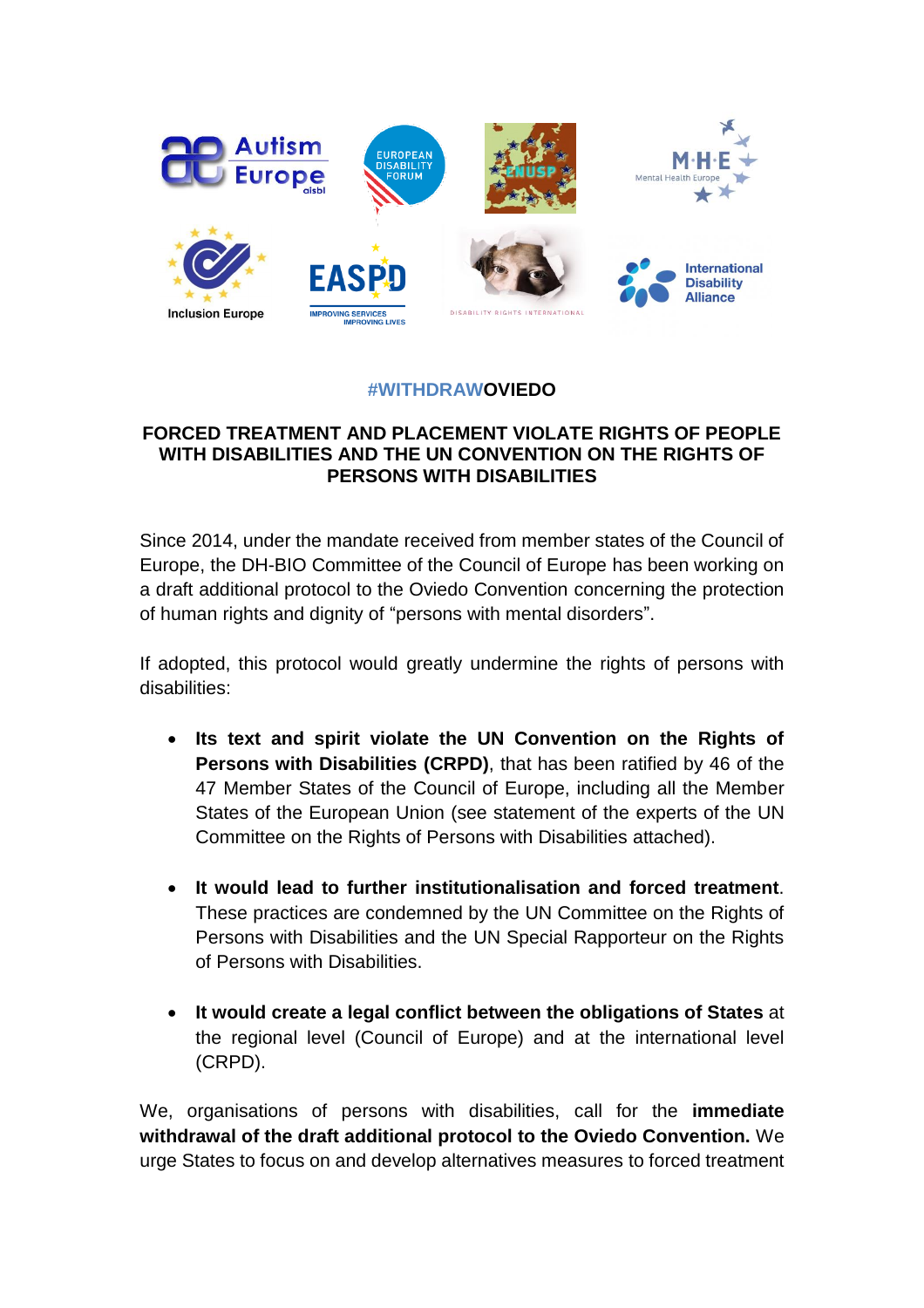and institutionalisation, in collaboration with organisations of persons with disabilities.

Our opposition to the draft additional protocol is supported by international experts, such as:

- Commissioner of Human Rights of the Council of Europe
- Parliamentary Assembly of the Council of Europe
- UN Committee on the Rights of Persons with Disabilities
- UN Special Rapporteur on the right to health
- UN Special Rapporteur on the rights of persons with disabilities
- UN Working Group on Arbitrary Detention

We welcome the opposition expressed by the States of **Bulgaria, Portugal and the FYR of Macedonia** and remain available to provide further information to Council of Europe member states on the discriminatory nature of this draft protocol and the many alternatives possible in compliance with the CRPD.

Autism-Europe Disability Rights International European Disability Forum European Network of (ex)-Users and Survivors of Psychiatry European Association of Service Providers for Persons with Disabilities Inclusion Europe International Disability Alliance Mental Health Europe

## **More information is available on our websites:**

Autism Europe: [http://www.autismeurope.org/what-we-do/rights](http://www.autismeurope.org/what-we-do/rights-promotion/withdraw-the-additional-protocol-to-the-oviedo-convention/)[promotion/withdraw-the-additional-protocol-to-the-oviedo-convention/](http://www.autismeurope.org/what-we-do/rights-promotion/withdraw-the-additional-protocol-to-the-oviedo-convention/)

European Disability Forum: [http://www.edf-feph.org/withdraw-additional](http://www.edf-feph.org/withdraw-additional-protocol-oviedo-convention)[protocol-oviedo-convention](http://www.edf-feph.org/withdraw-additional-protocol-oviedo-convention)

European Network of (ex)-Users and Survivors of Psychiatry: [http://enusp.org/2018/04/18/enusp-started-campaign-against-the-draft](http://enusp.org/2018/04/18/enusp-started-campaign-against-the-draft-additional-protocol-to-the-oviedo-convention/)[additional-protocol-to-the-oviedo-convention/](http://enusp.org/2018/04/18/enusp-started-campaign-against-the-draft-additional-protocol-to-the-oviedo-convention/) 

Inclusion Europe:<http://inclusion-europe.eu/?p=6848>

Mental Health Europe:<https://mhe-sme.org/drop-draft-oviedo-convention/>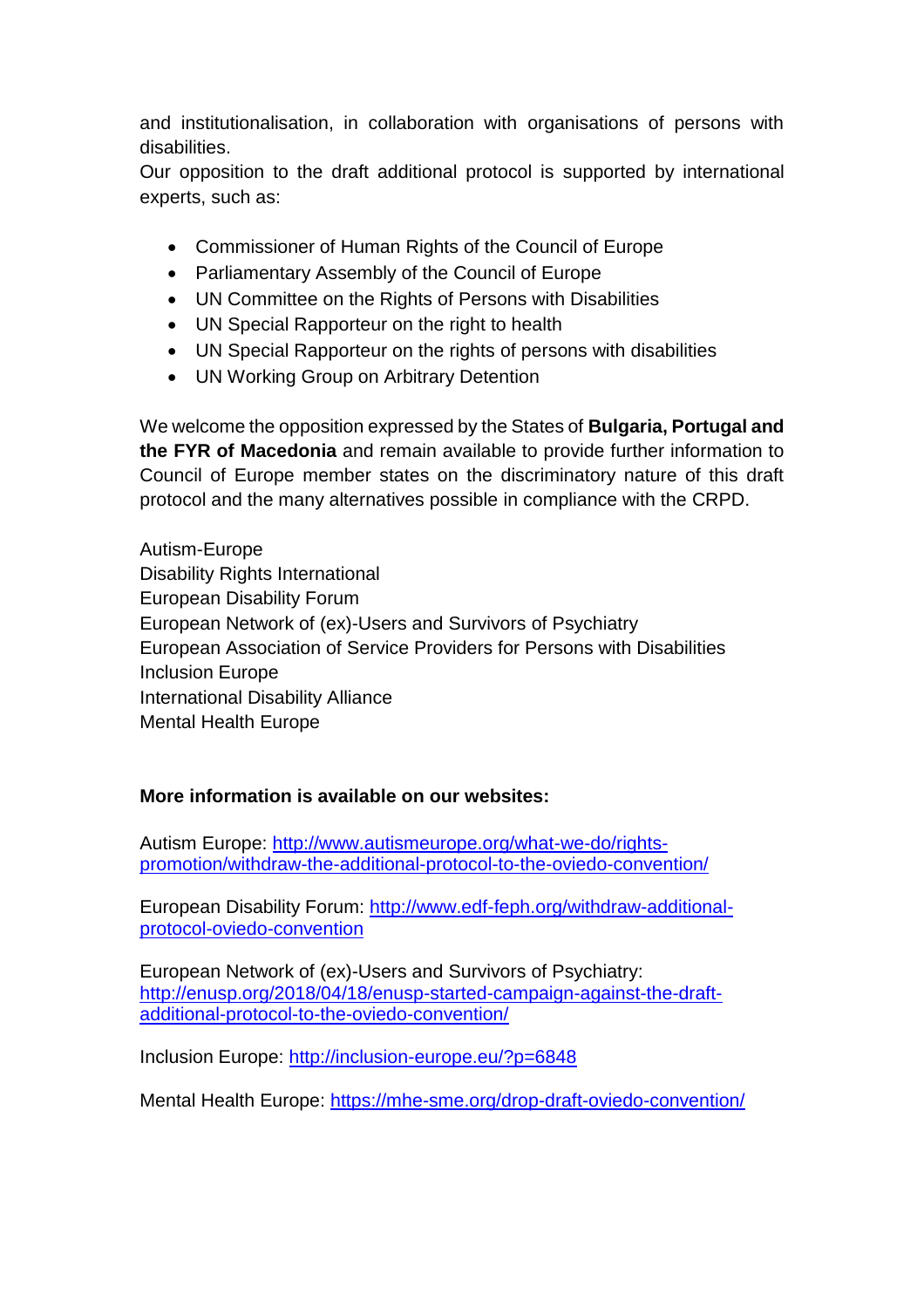Statement by the Committee on the Rights of Persons with Disabilities calling States parties to oppose the draft Additional Protocol to the Oviedo Convention

## **Adopted during the Committee's 20th session, held, from 27 August 21 September 2018 in Geneva**

The Committee calls upon States parties of the United Nations Convention on the Rights of Persons with Disabilities to oppose the draft Additional Protocol to the Council of Europe in relation to the Additional Protocol to the Council of Europe Convention for the Protection of Human Rights and Dignity of the Human Being with regard to the Application of Biology and Medicine: Convention on Human Rights and Biomedicine (ETS No 164) (herein referred as the 'Additional Protocol to the Oviedo Convention').

The draft Additional Protocol, which purportedly aims at protecting the rights of all persons with "mental disorders" with regard to the use of involuntary placement and involuntary treatment blatantly conflicts with the human rights of persons with disabilities recognised by the Convention on the Rights of Persons with Disabilities. It violates particularly article 5 on equality and nondiscrimination in conjunction with articles 12 on the right of equal recognition before the law, article 14 on the right to liberty and security, article 17 on the right to physical and mental integrity, and article 25 on the right to health.

Article 12 of the Convention on the Rights of Persons with Disabilities states that all persons with disabilities, including those with psychosocial disabilities, have the right to equal recognition before the law and should enjoy legal capacity on an equal basis with others. It sets forth two positive aspects of personal autonomy: the respect for one's own choices shaped by individual will and preferences, and the promotion of personal autonomy through supported decision-making. In this regard, States parties have an obligation not to deprive persons with disabilities of the right to make and pursue their own decisions, nor to permit substitute decision-makers to provide consent on their behalf. Instead, States parties must provide persons with disabilities with access to different forms of support arrangements for the exercise of their legal capacity, including the provision of consent<sup>1</sup>.

Article 14 of the Convention on the Rights of Persons with Disabilities prohibits all unlawful or arbitrary deprivation of liberty of persons with

 $\overline{a}$ 

<sup>&</sup>lt;sup>1</sup> See Committee's General Comment No 1 of 2014 (CRPD/C/CG/1)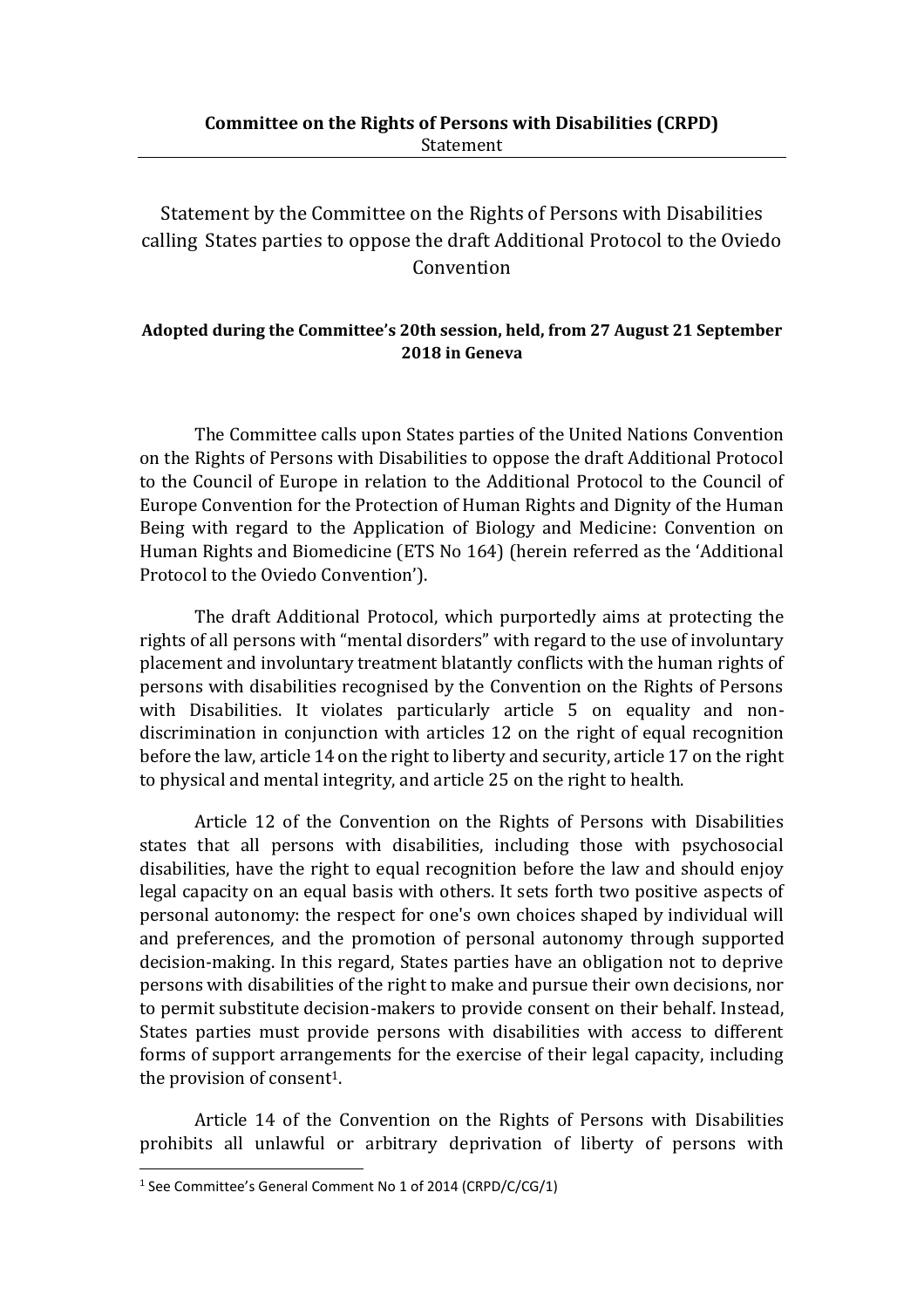disabilities, clarifying that the existence of impairment cannot justify a deprivation of liberty. Prevalent mental health laws nowadays justify detention on the grounds of actual or perceived mental impairment, or based on potential dangerousness to themselves or others. While the criteria purport to be objective and reasonable, in practice they have the effect of targeting persons with disabilities, in particular persons with psychosocial and persons with intellectual disabilities who are commonly considered as being dangerous and in need of treatment or care. Hence, such measures are discriminatory and in contradiction of the prohibition of deprivation of liberty on the grounds of impairment, and the right to liberty on an equal basis with others prescribed by article 142. States have an obligation to replace the use of coercive psychiatry with support in decision making on health related matters and alternative service models that are respectful of the will and preferences of the person3.

Persons with intellectual or psychosocial impairments are frequently considered dangerous to themselves and others when they do not consent to and/or resist medical or therapeutic treatment. All persons, including those with disabilities, have a duty to do no harm. Legal systems based on the rule of law have criminal and other laws in place to deal with the breach of this obligation. Persons with disabilities are frequently denied equal protection under these laws by being diverted to a separate track of law, including through mental health laws. This situation would be perpetuated by the Additional Protocol to the Oviedo Convention. These laws and procedures commonly have a lower standard when it comes to human rights protection, particularly the right to due process and fair trial, and are incompatible with article 13 in conjunction with article 14 of the Convention4.

Article 25 of the Convention on the Rights of Persons with Disabilities expressly requires States to provide health care to persons with disabilities on the basis of free and informed consent. Health professionals are therefore obliged to ensure that consent is always provided before any medical intervention can be performed. On the basis of respect for a person's consent, people are also entitled to refuse treatment, even when there is ground to believe that treatment would benefit their health5. Persons with psychosocial disabilities should be treated no differently, and as a result, they enjoy the same right to accept or refuse medical treatment.

Furthermore, involuntary placement and treatment represent also a threat to the right to physical integrity, as recognised by article 17 of the Convention on the Rights of Persons with Disabilities. In practice, these non-consensual interventions entail the use of force, chemical or physical restraints, isolation,

 $\overline{a}$ 

<sup>&</sup>lt;sup>2</sup> See the Committee's Guidelines on article 14 of the Convention on the Rights of Persons with Disabilities, paragraph 6. See also A/HRC/34/32, para. 29 to 32.

<sup>&</sup>lt;sup>3</sup> See A/HRC/34/58, paragraph 85 and A/HRC/35/21, paragraph 29.

<sup>4</sup> See the Committee's Guidelines on article 14 of the Convention on the Rights of Persons with Disabilities, (para. 14) – see also A/HRC/34/32, paragraphs 29 to 32

<sup>5</sup> See E/CN.4/2006/120, paragraph. 82